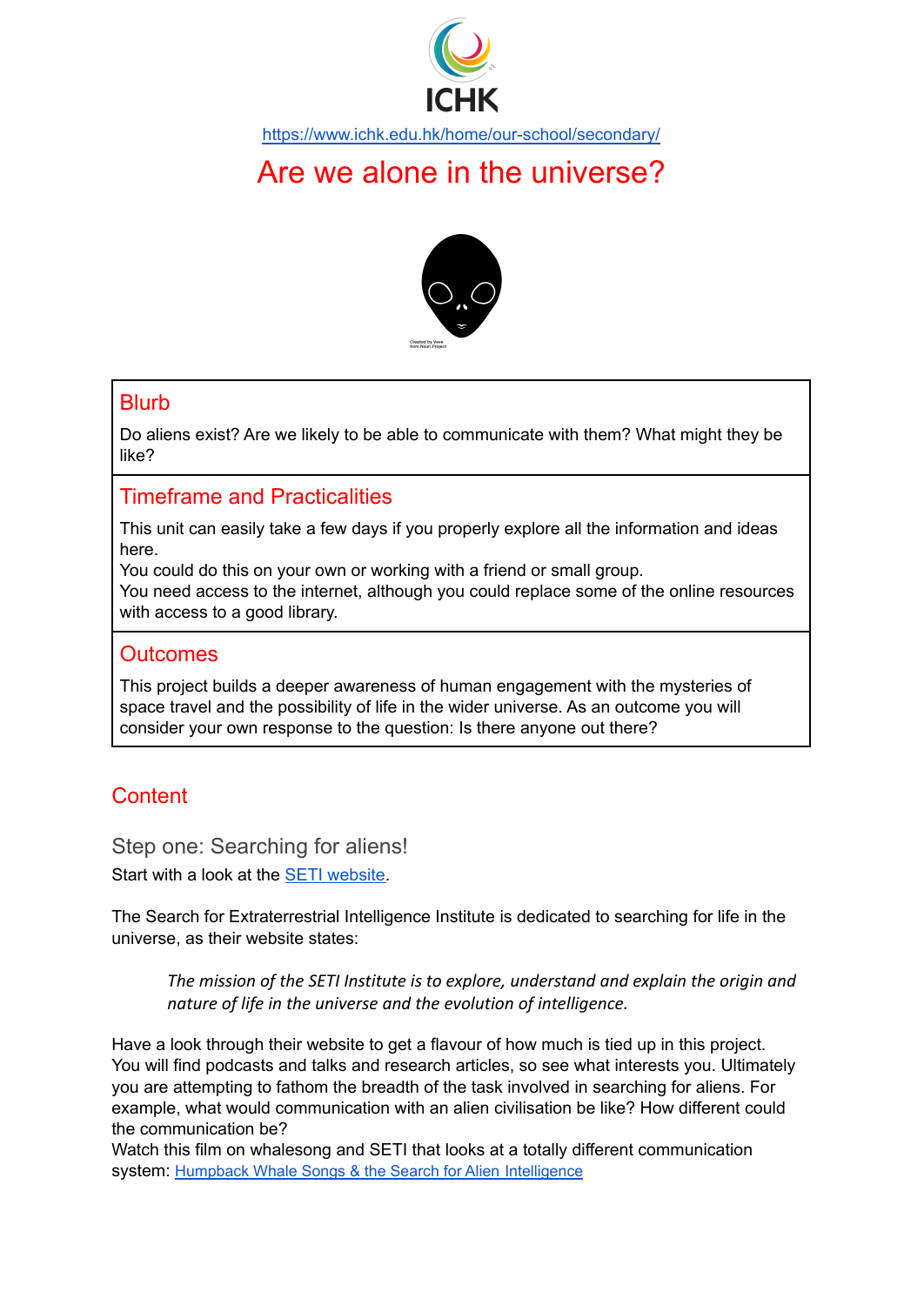Step two: Alien life.

Read this page on astrobiology: [Astrobiology](https://www.seti.org/research/Astrobiology)

It will get you thinking about the idea of what alien life could be like.

Now read these articles: What Do Aliens Look Like? - [Experts](https://www.popularmechanics.com/space/deep-space/g1592/we-asked-7-experts-what-would-aliens-actually-look-like/) Reveal What Aliens Look Like

[https://www.nationalgeographic.com/science/2019/11/if-alien-life-exists-in-solar-system-may](https://www.nationalgeographic.com/science/2019/11/if-alien-life-exists-in-solar-system-may-look-like-this-aurora-hydrothermal-vent/)[look-like-this-aurora-hydrothermal-vent/](https://www.nationalgeographic.com/science/2019/11/if-alien-life-exists-in-solar-system-may-look-like-this-aurora-hydrothermal-vent/)

And have a look at this video: What [could](https://www.bbc.co.uk/ideas/videos/forget-et---what-would-alien-life-actually-look-li/p07r85l8) alien life look like?

Make some preliminary notes on what you think an alien might be like.

Step three: How have we explored space and tried to contact aliens?

Have a look at this amazing website that recreates the (failed) Apollo 13 or successful Apollo 11 missions.

[Apollo](https://apolloinrealtime.org/11/) 11 in Real Time [Apollo](https://apolloinrealtime.org/13/) 13 in Real Time

Now have a look at the messages that humans have sent out. On the Voyager probes there is a record that shares information about humans.

[Voyager](https://voyager.jpl.nasa.gov/golden-record/whats-on-the-record/) - What's on the Golden Record

Check out where the spacecraft are now:

NASA's [Voyager](https://voyager.jpl.nasa.gov) 1

Now you have benefited from all the amazing work scientists do- give a little back.

Check out this site to contribute to a project:

Zooniverse citizen science project Projects — [Zooniverse](https://www.zooniverse.org/projects?discipline=astronomy&page=1&status=live)

Step four: Get out and explore. Two options:

Get outside one night.

Try and learn a few constellations if you can get to a place with a clear, unpolluted view of the night sky. This website has a lot of resources you can use.